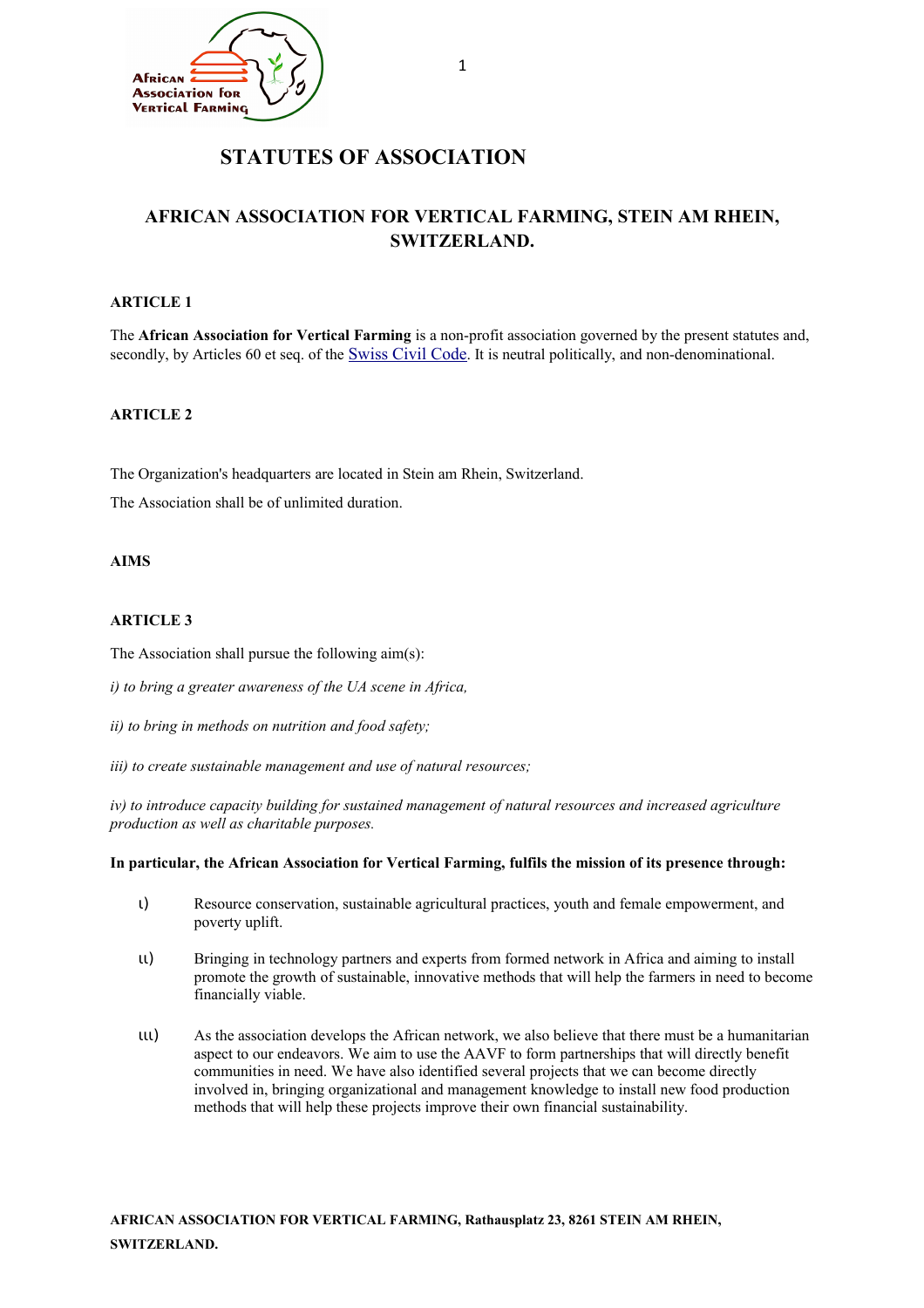

## **RESOURCES**

## **ARTICLE 4**

The Association's resources are derived from:

- donations and legacies
- sponsorship
- public subsidies
- membership fees
- any other resources authorized by the law.

The funds shall be used in accordance with the Association's social aims.

## **MEMBERS**

## **ARTICLE 5**

To become a member of the Association

Any physical person or legal entity may become a member if they have demonstrated their dedication to the goals of the Association through their commitments or actions.

The Association comprises:

- founding members (The Executive Committee)
- active members (General Assembly)
- honorary members (Advisory Board)
- associate members (Auditors)

Requests to become a member must be addressed to the Committee. The Committee admits new members and informs the General Assembly accordingly.

#### **Membership ceases:**

- On death;
- By written resignation thereby notifying the Committee at least six months before the end of the financial year;
- By exclusion ordered by the Committee, for just cause, with a right of appeal to the General Assembly. Appeals must be lodged within 30 days of the Committee's decision being notified;
- For non-payment of dues for more than one year.

In all cases the membership fee for the current year remains due. Members who have resigned or who are excluded have no rights to any part of the Association's activities.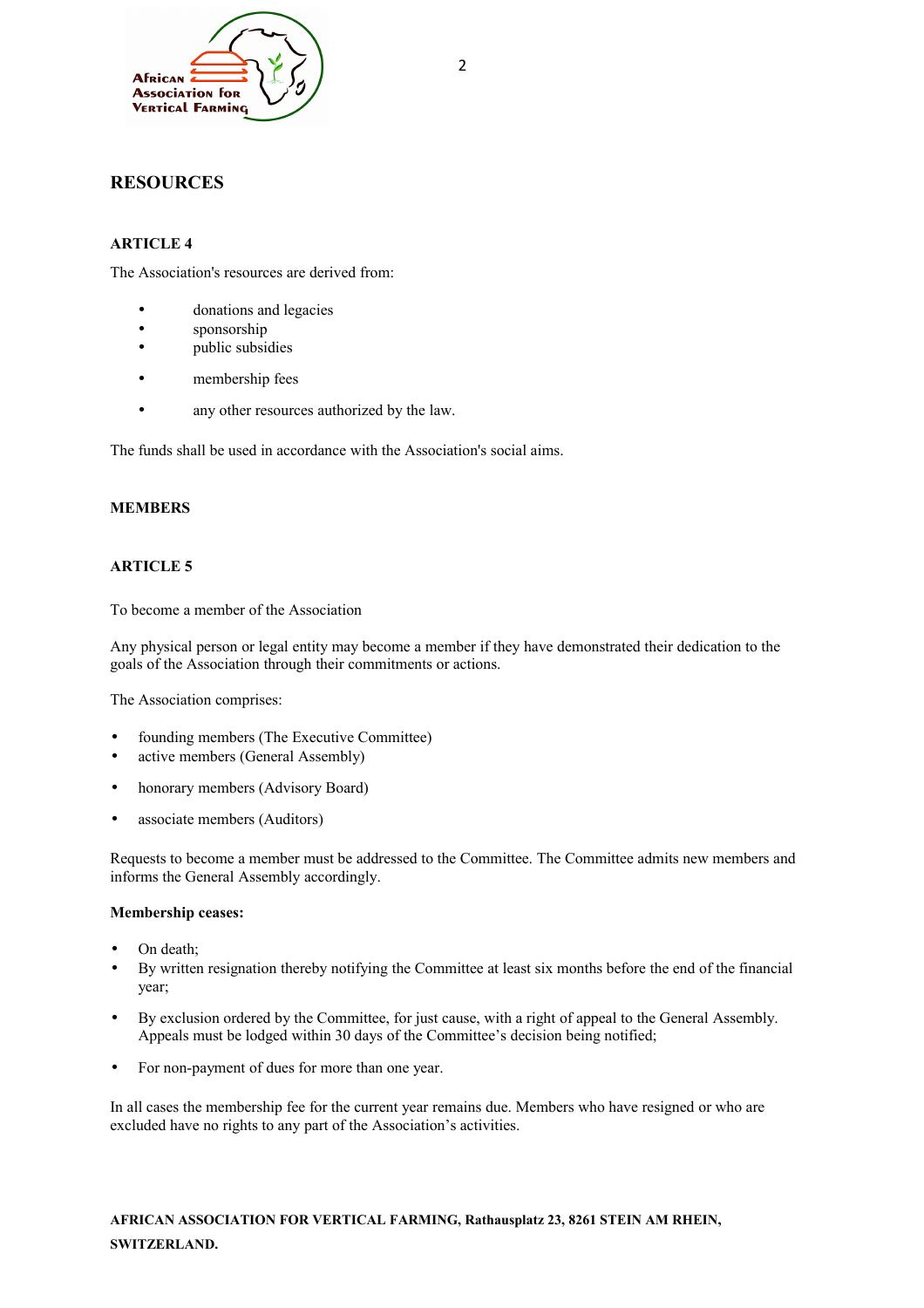

The Association's assets will be used for obligations/commitments contracted in its name. Members have no personal liability.

### **ORGANS**

## **ARTICLE 6**

The Association shall include the following organs:

- General Assembly
- Executive Committee
- **Auditor**

## **EXECUTIVE COMMITTEE AND GENERAL ASSEMBLY**

#### **ARTICLE 7**

The Executive Committee is the Association's supreme authority. It is composed of the President and Vice President.

Together with the General Assembly, it shall hold an Ordinary meeting once each year. It may also hold an extraordinary session whenever necessary, at the request of the General Assembly or at least of one-fifth of its members.

The General Assembly shall be considered valid regardless of the number of members present. The General Assembly plays an important role within the Association, however will not take or make decisions on any internal matters facing the Associations. The Executive Committee will sort all internal disagreements should there be any. Should this fail, the advisory board can be involved.

To turn to the Swiss Law should disagreements result to the harming of the Association.

The Executive Committee shall inform the members in writing of the date of the General Assembly at least six weeks in advance. The notification, including the proposed agenda, shall be sent to each member at least 10 days prior to the date of the meeting.

#### **ARTICLE 8**

The Executive Committee:

- Shall approve the admission and expulsion of members
- Appoints the Advisory Board, Associate members (Auditors/Treasurer)
- Notes the contents of the reports and financial statements for the year and care on their adoption
- Approves the Annual Budget
- Supervises the activity of other organs, which it may dismiss, stating the grounds therefore
- Fixes the annual membership fees.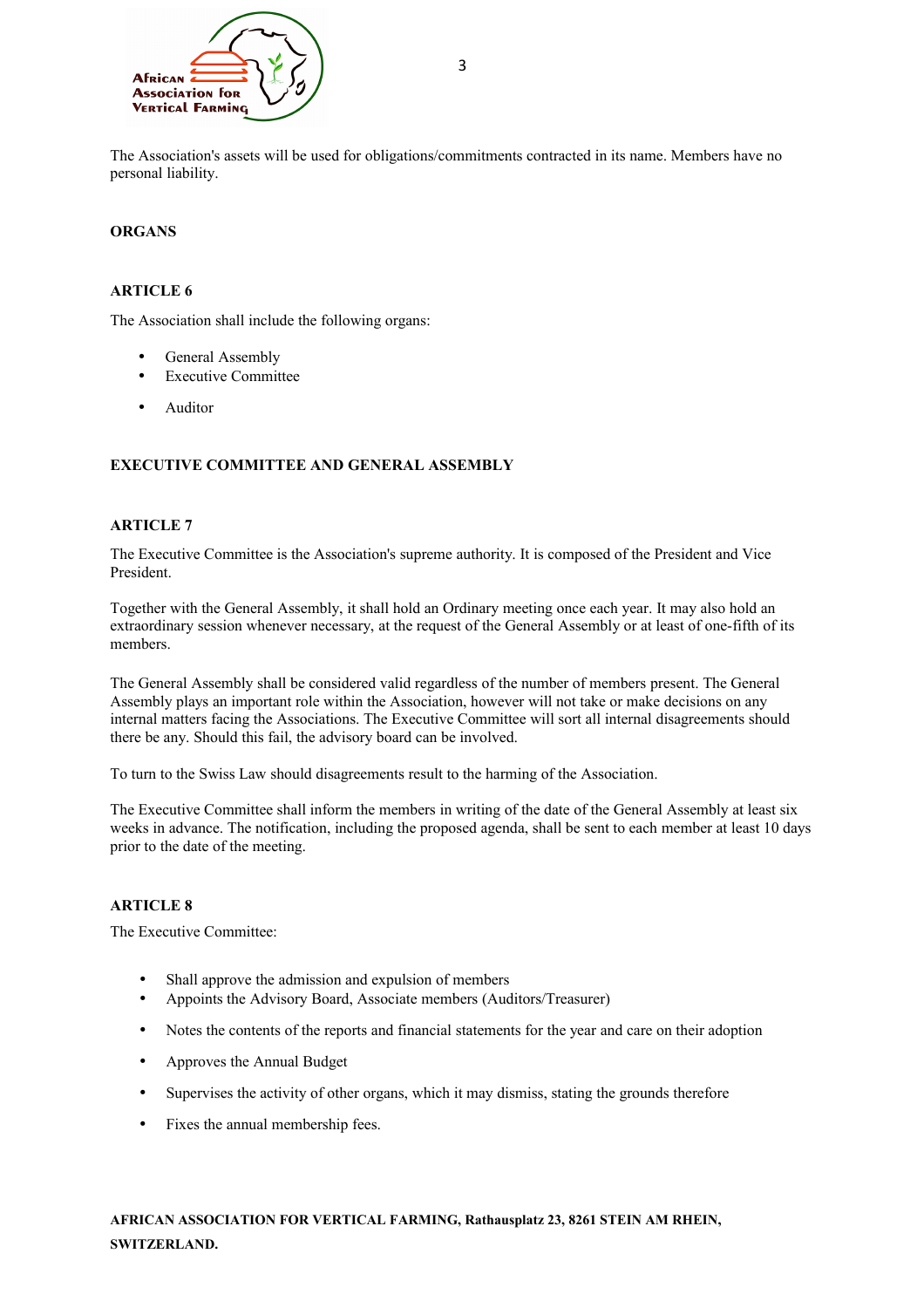

## **ARTICLE 9**

The General Assembly is presided over by the President and Vice President.

## **ARTICLE 10**

Decisions of the General Assembly shall be taken by a majority vote of the members present. In case of deadlock, the President shall have the casting vote.

Decisions concerning the dissolution of the Association must be approved by a two-third majority of the members present.

## **ARTICLE 11**

Votes are by a show of hands. Voting can also take place by secret ballot, if at least five members request it.

## **ARTICLE 12**

The agenda of the ordinary annual session of the General Assembly must include:

- Approval of the Minutes of the previous General Assembly
- Approval of the Committee's annual Activity Report
- Approval of the report of the Treasurer and of the Auditor
- Setting of membership fees
- Approval of the budget
- Approval of reports and accounts
- Miscellaneous business

## **EXECUTIVE COMMITTEE**

#### **ARTICLE 13**

The Committee is authorized to carry out all acts that further the purposes of the Association. It has the most extensive powers to manage the Association's day-to-day affairs.

## **ARTICLE 14**

The Executive Committee is composed of at least 2 members. Each member's term of office is unlimited The Committee meets as often as the Association's business requires.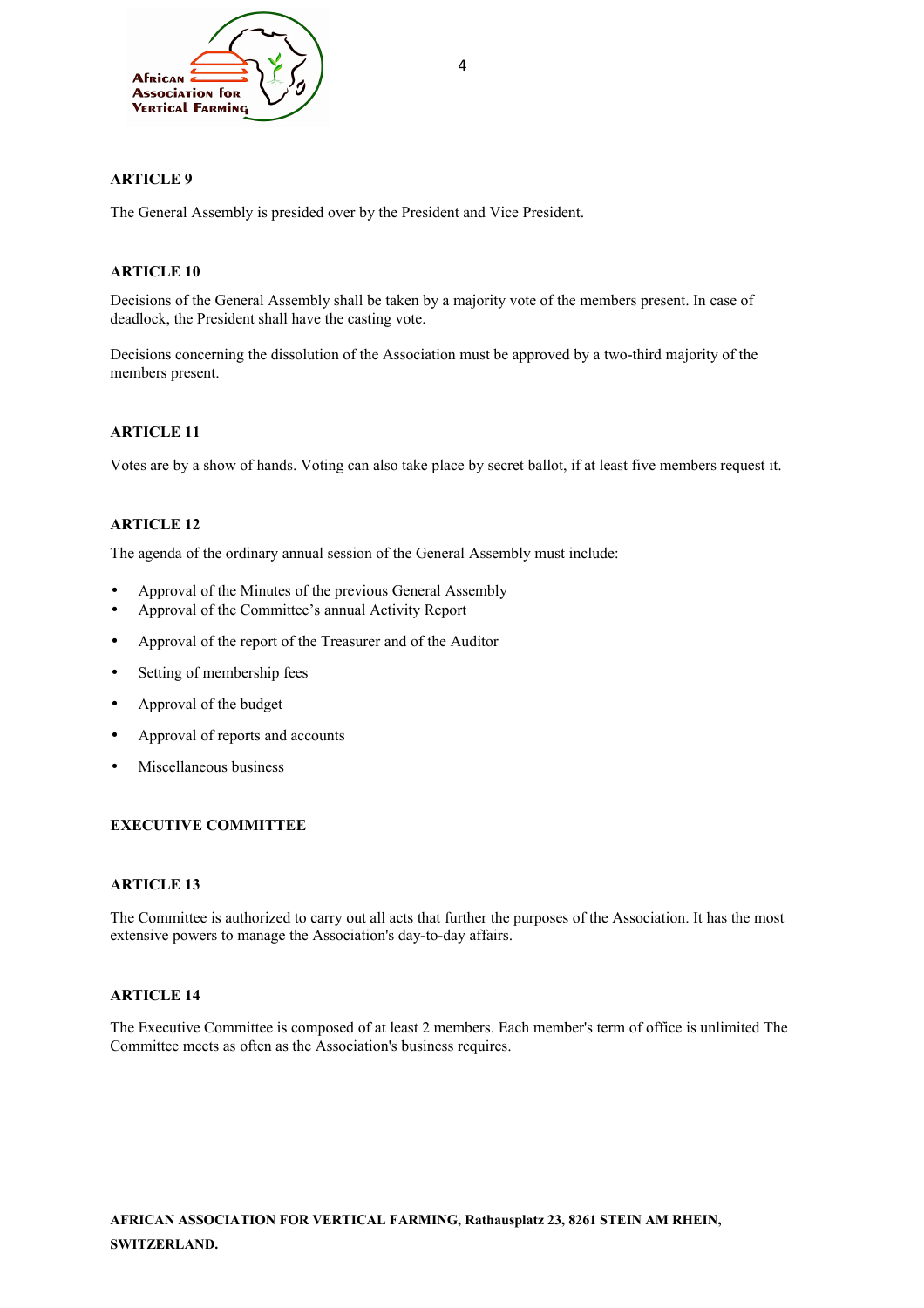

### **ARTICLE 15**

The Executive Committee members work partly on a volunteer basis with minimum pay to cover the administrative costs and as such will be reimbursed for their actual expenses and travel costs. Potential

 attendance fees cannot exceed those paid for official commissions. For activities beyond the usual function, each Committee member is eligible for appropriate compensation.

The paid employees of the Association have only a consultative vote on the Committee.

## **ARTICLE 16**

Further functions of the Executive Committee are:

- to take the appropriate measures to achieve the goals of the Association
- to convene the ordinary and extraordinary General Assemblies
- to take decisions with regard to admission of new members as well as the resignation and possible expulsion of members
- to ensure that Statutes are applied, to draft rules of procedure, and to administer the assets of the Association

#### **AUDITOR**

#### **ARTICLE 17**

Each year the General Assembly shall check and approve the Accounts of the Association. The Executive Committee will present this openly.

The auditors shall check the operating and annual accounts prepared by the Executive Committee and present a written and detailed report to the annual ordinary general meeting.

#### **SIGNATURE AND REPRESENTATION**

#### **ARTICLE 18**

The Association is legally bound by the individual / joint signature of the President and Vice-president of the Committee.

#### **VARIOUS PROVISIONS**

#### **ARTICLE 19**

The financial year shall begin on 1 January and end on 31 December of each year.